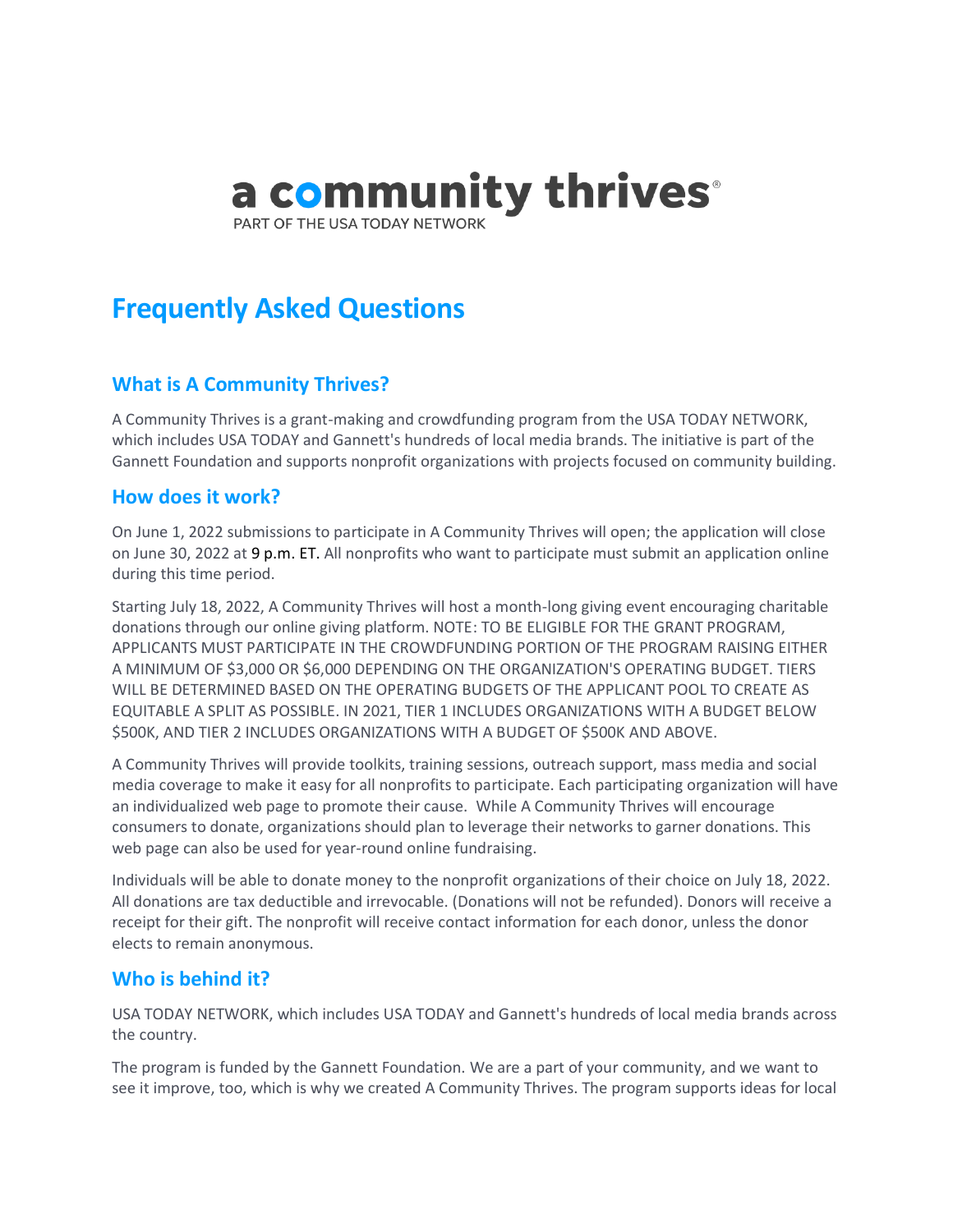community improvement by getting your neighbors, coworkers, peers, and others who are passionate about your idea involved in making change.

#### **How much of the donation will go to the nonprofit?**

A Mightycause platform fee of 2% plus a credit card fee of 2.9% + \$.30 will be charged on each donation. By default, donors are opted in to cover the transaction costs for your nonprofit using the donation booster within the checkout flow when they make a donation. They can opt out of covering the fee within the checkout flow as well. When donors cover the fee the nonprofit gets 100% of the intended donation. All donations are final and cannot be refunded. All donations on acommunitythrives.mightycause.com are made to the Mightycause Foundation, a 501(c)(3) tax-exempt organization that permits donors to advise a regranting of their donations to qualified charitable organizations.

#### **Is there a minimum or maximum donation?**

The minimum donation is \$5. There is no maximum donation limit.

#### **Do I need a user account to donate?**

No, you do not need to create an account to make a donation. However, if you plan to give multiple times during A Community Thrives, creating an account means you only have to enter your credit card information once. Your account also collects your tax receipts in one location and enables you to track your donation, review the charities your support and schedule future giving.

# **Can I donate to an organization participating in A Community Thrives on my smart phone?**

Yes – this site is mobile friendly! Simply visit acommunitythrives.mightycause.com on your smartphone to browse all the amazing nonprofits participating.

# **Can I fundraise for my favorite nonprofit?**

Yes! You can be an ambassador for the cause(s) you care about. To get started, visit the Organization Page of any nonprofit listed on the A Community Thrives home page and click "Fundraise" to start the page creation process. Please note that in order to create a Fundraising Page you will be prompted to sign into your user account, or create one if you don't already have an account.

# **When individuals donate to an organization participating in A Community Thrives, who will receive their information?**

The nonprofit organization receiving the donation will receive the contact information for the donor in order to conduct follow up communications, unless the donor chooses to make an anonymous donation. As the hosts, USA TODAY NETWORK will also receive the information in order to send news and updates about A Community Thrives related activities. We will not share your information.

# **Who is able to participate?**

All nonprofits with 501(c)(3) tax-exempt status are eligible to participate in the A Community Thrives Challenge. In addition, schools and municipal programs may apply. 501(c)(3) 509a3s are not eligible for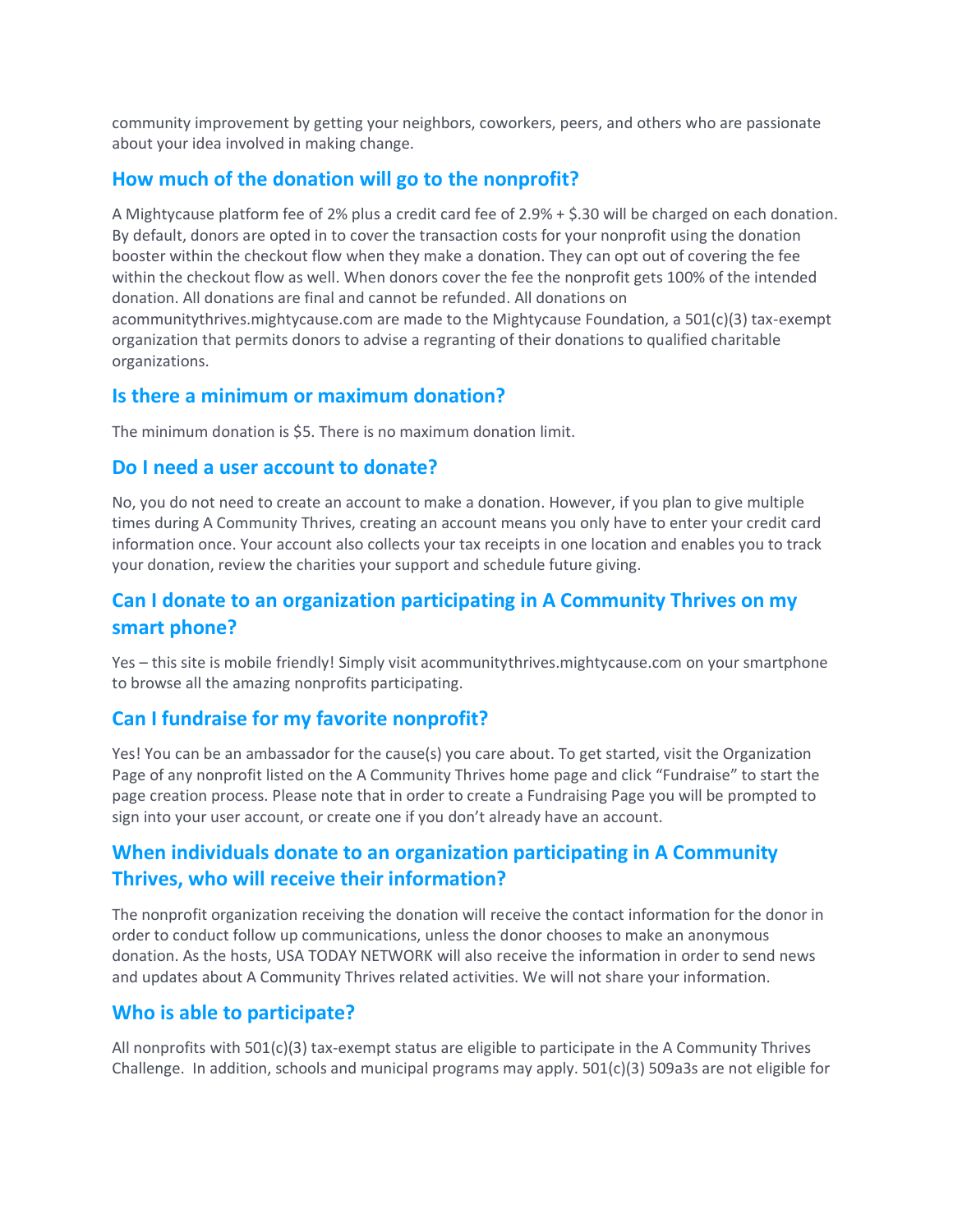the program. If you are an individual with a great idea you will need to partner up with a nonprofit organization in order to apply.

# **Why should my organization participate?**

- Raise funds for your organization
- Educate the public about your cause
- Find and cultivate new donors through the national conversation surrounding the day: media, advertisements, social media
- Activate your supporters to advocate and leverage their networks on your behalf
- Reinvigorate lapsed donors
- Convert check-writing donors to online donors
- Kick off your end of year fundraising campaign early

# **What does my nonprofit or municipal program need to do?**

- Apply for the A Community Thrives Program with information about your community building idea!
- Create a landing page for your organization at acommunitythrives.mightycause.com.
- Access the nonprofit toolkit and attend training sessions for additional support.
- Broadcast your campaign's message using existing communication networks.
- Secure matching grants and prizes to entice donors to your group.
- Recruit individuals to be Peer-to-Peer Fundraisers for your organization.
- Think outside the box, be engaged and have fun!!

# **Does my nonprofit have to fundraise to be eligible for grants?**

Yes. Nonprofits who would like to be considered for \$2M in merit grants must fundraise through the crowdfunding campaign, A Community Thrives Challenge, and raise a minimum of either \$3,000 or \$6,000 depending on the organization's operating budget. In 2021, applicants will be split into two tiers; > and < \$500K operating budget. Organizations must fundraise to be eligible for the "bonus" incentive grants.

#### **How can an organization receive donations?**

If you are already listed on acommunitythrives.mightycause.com, you don't need to do anything except make sure your nonprofit's profile and page is updated and motivating. If your nonprofit is not listed on acommunitythrives.mightycause.com when you do a search, please make sure you register for A Community Thrives to be included.

#### **How will an organization know who has donated to them?**

Organizations that have registered on acommunitythrives@mightycause.com can track donations in real time by logging into their account. Organizations will also receive an email notification for every donation. Nonprofits can download a detailed donation report at any time through their account to thank and follow-up with individual donors and tabulate donation value and number of donors. This .csv file can be used in Excel and is widely compatible with other spreadsheet applications.

#### **Do I need to issue a tax receipt to my donors?**